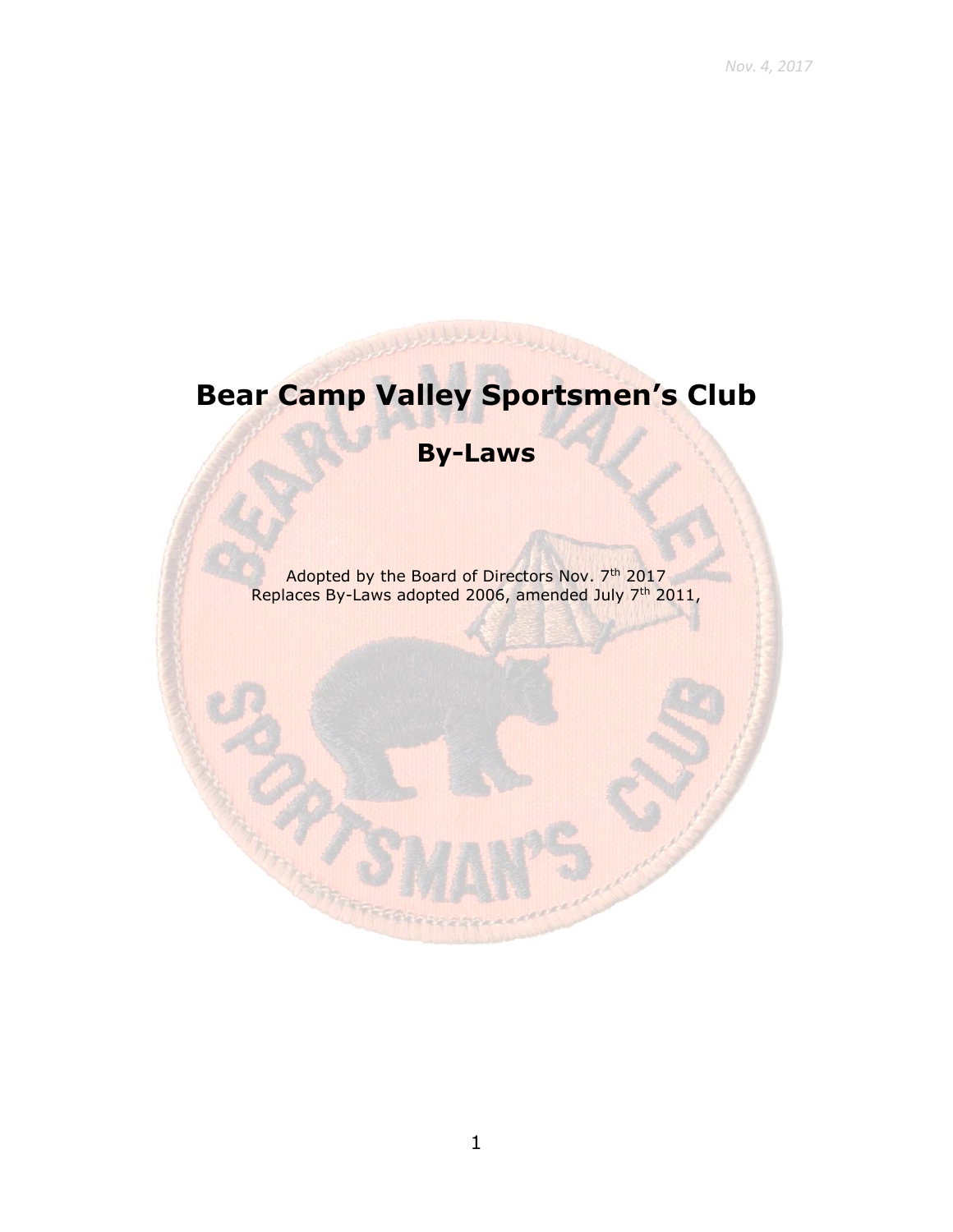| <b>Table of Contents</b>                                                                                                                                                                                                                                                             | Pg.                                                                   |
|--------------------------------------------------------------------------------------------------------------------------------------------------------------------------------------------------------------------------------------------------------------------------------------|-----------------------------------------------------------------------|
| Article I: Management<br>Sect. 1 Name of the Club<br>2 Purpose of the club                                                                                                                                                                                                           | 1<br>$\mathbf{1}$<br>$\mathbf{1}$                                     |
| <b>Article II: Meetings of Members</b><br>Sect. 1 Annual meeting<br>2 Notice of annual meeting<br>3 Inspection of Election<br>4 Special meetings<br>5 Notice of special meetings<br>6 Business permitted at the special meeting<br>7 Quorum at a member's meeting<br>8 Voting rights | 1<br>$\mathbf 1$<br>$\mathbf{1}$<br>$2222$<br>$222$<br>$\overline{2}$ |
| Article III: Directors<br>Sect. 1 Number of Directors<br>2 Eligibility<br>3 Plurality of vote<br>4 Hold over of directors<br>5 Vacancies<br>6 Power of the board<br>7 Enumeration of specific power<br>8 Reference to members<br>9 Indemnification of officers                       | 3333334<br>$\overline{4}$<br>$\overline{4}$                           |
| Article IV: Meeting of the Board<br>Sect. 1 Regular meetings<br>2 Special meetings<br>3 Notice<br>4 Place of meetings<br>5 Quorum for a directors meeting                                                                                                                            | 4<br>4<br>5<br>5<br>5<br>5                                            |

i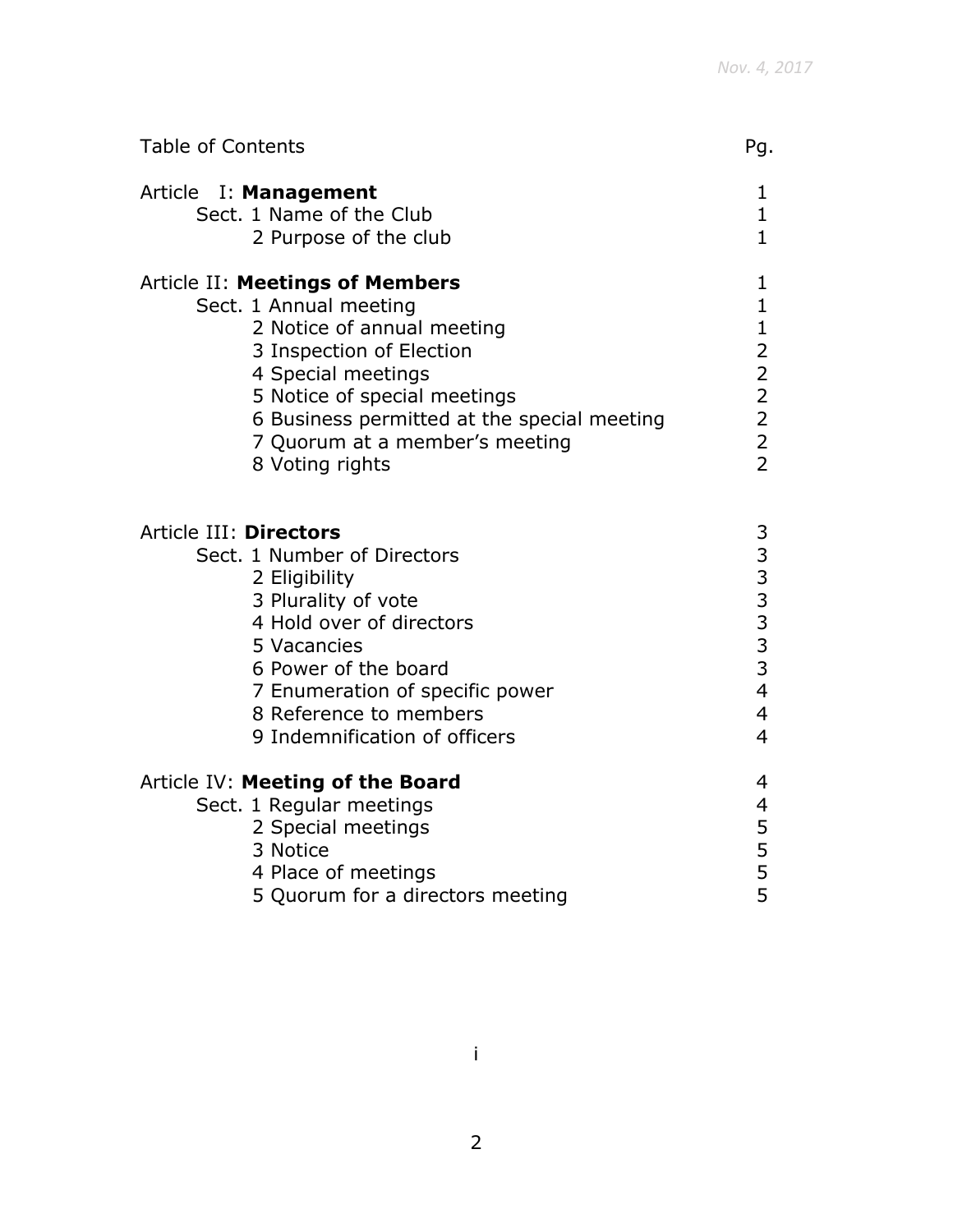| Article V: Members<br>Sect. 1 Qualification for member<br>2 Election of members<br>3 Fees and other Requirements<br>4 Disqualification of a Member<br>5 Honorary members<br>6 Termination of membership | 5<br>5<br>5<br>6<br>6<br>6<br>6 |
|---------------------------------------------------------------------------------------------------------------------------------------------------------------------------------------------------------|---------------------------------|
| Article VI: Officers                                                                                                                                                                                    | 7                               |
| Sect. 1 Designation                                                                                                                                                                                     | $\overline{7}$                  |
| 2 Election of Officers                                                                                                                                                                                  | $\overline{7}$                  |
| 3 Removal of Officers                                                                                                                                                                                   | $\overline{7}$                  |
| 4 President                                                                                                                                                                                             | $\overline{7}$                  |
| 5 Vice. President                                                                                                                                                                                       | $\overline{7}$                  |
| 6 Secretary                                                                                                                                                                                             | 8                               |
| 7 Treasurer                                                                                                                                                                                             | 8                               |
| Article VII: Management of Business                                                                                                                                                                     | 8                               |
| Sect. 1 Employment                                                                                                                                                                                      | 8                               |
| 2 Dues and Assessments                                                                                                                                                                                  | 8                               |
| 3 Bills, Notes, etc.                                                                                                                                                                                    | 9                               |
| 4 Incurring Debt                                                                                                                                                                                        | 9                               |
| 5 Default                                                                                                                                                                                               | 9                               |
| Article VIII: Management and Regulation                                                                                                                                                                 | 9                               |
| Sect. 1 Use and Occupation                                                                                                                                                                              | 9                               |
| 2 Use of Property                                                                                                                                                                                       | 9                               |
| 3 Rules, Regulation and Suspension                                                                                                                                                                      | 10                              |
| Article IX: Committees                                                                                                                                                                                  | 10                              |
| Sect. 1 Appointment of Committees                                                                                                                                                                       | 10                              |
| <b>Article X: Books and Records</b>                                                                                                                                                                     | 10                              |
| Sect. 1 Books of Records and Accounts                                                                                                                                                                   | 10                              |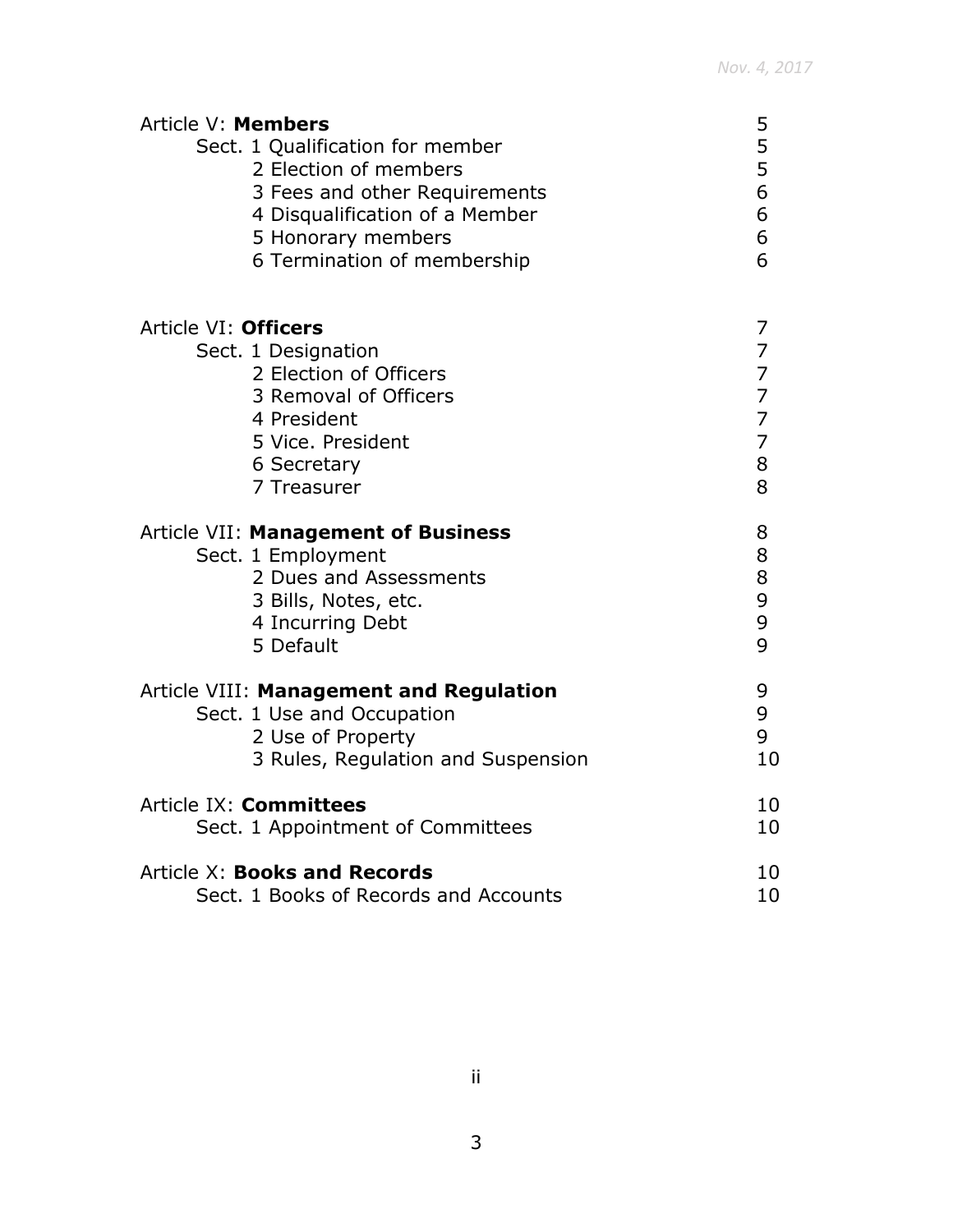| Article XI: Power to Amend |  |
|----------------------------|--|
| Sect. 1 Amendments         |  |
| 2 Notice of Amendment      |  |

# **Attachments**: 11

- 1 Rules for use of the Club
- 2 Safety rules
	- A. Trap Shooting
	- B. Target Range
	- C. Action Pistol
	- D.
- 3. 'Release, waiver, indemnification, hold harmless, assumption of risk and covenant not to sue' form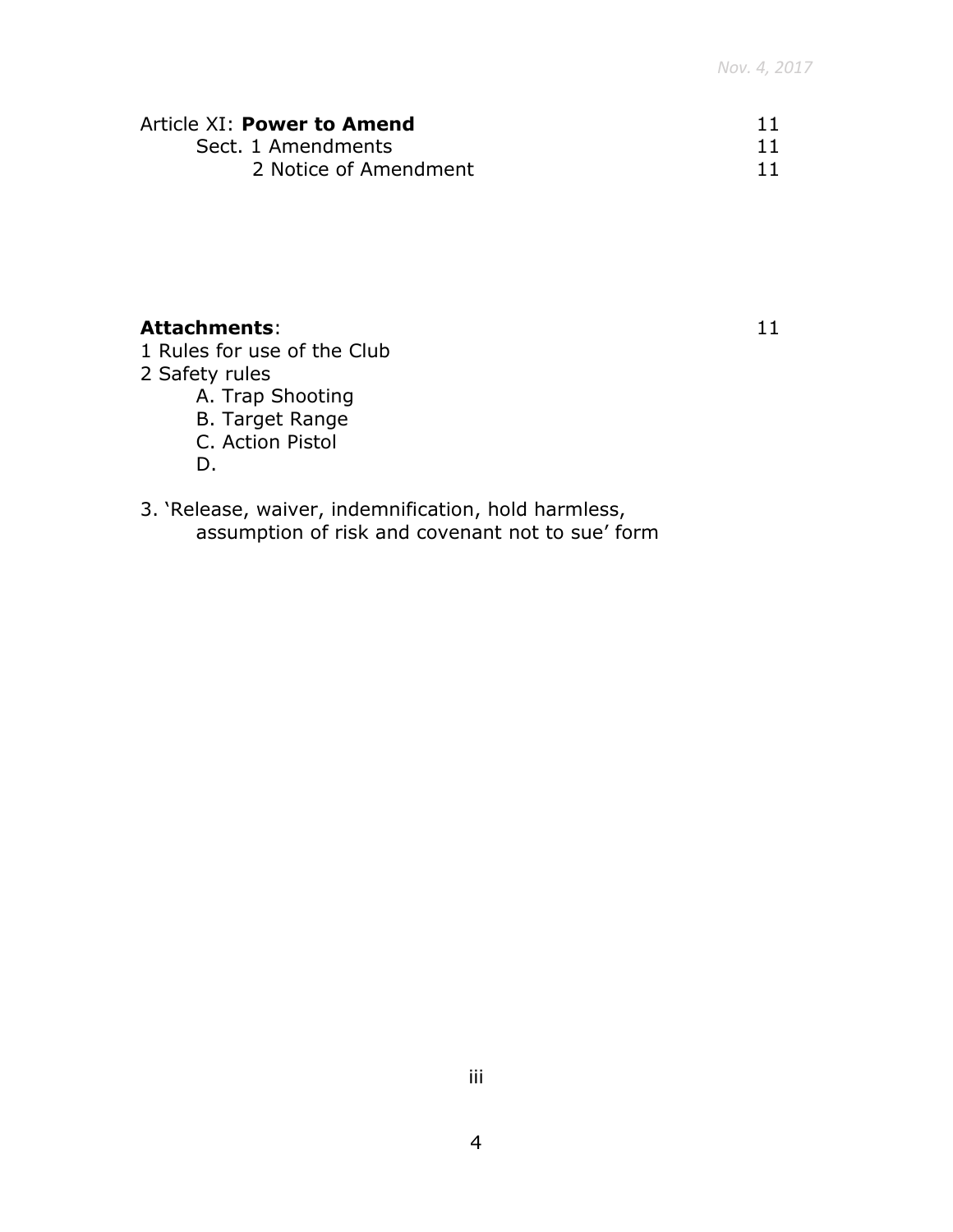# Article I **Management**

Section 1 Name of the Club:

This organization shall be known as the Bearcamp Valley Sportsmen's Club. (the "Club")

Section 2 Purpose:

The purpose of the Club is to promote conservation of fish and game, to encourage all outdoor recreation, to teach the proper use of firearms of the type used for shooting sports offered at the club. Support legislation conducive to the 2<sup>nd</sup> amendment of the U.S. constitution and the best interests of hunting and fishing in the State of New Hampshire. Support by donation local organizations approved by the Board of Directors.

#### Article II **Meeting of Members**

Section 1 Annual Meeting:

The general meeting of the members of the Club will be held annually on the Tuesday of the first full week of December of each year. It shall be held at the cabin on Depot Road in the town of Tamworth, Carroll County, or at such other place as may be determined by the Board of Directors and stated in the notice of the meeting, for the election of officers, directors and such other business as may properly come before the membership.

Section 2 Notice of annual meeting:

Notice of the time, place and purpose of holding the annual meeting shall be posted in 2 appropriate places one of which may be the Club's internet website.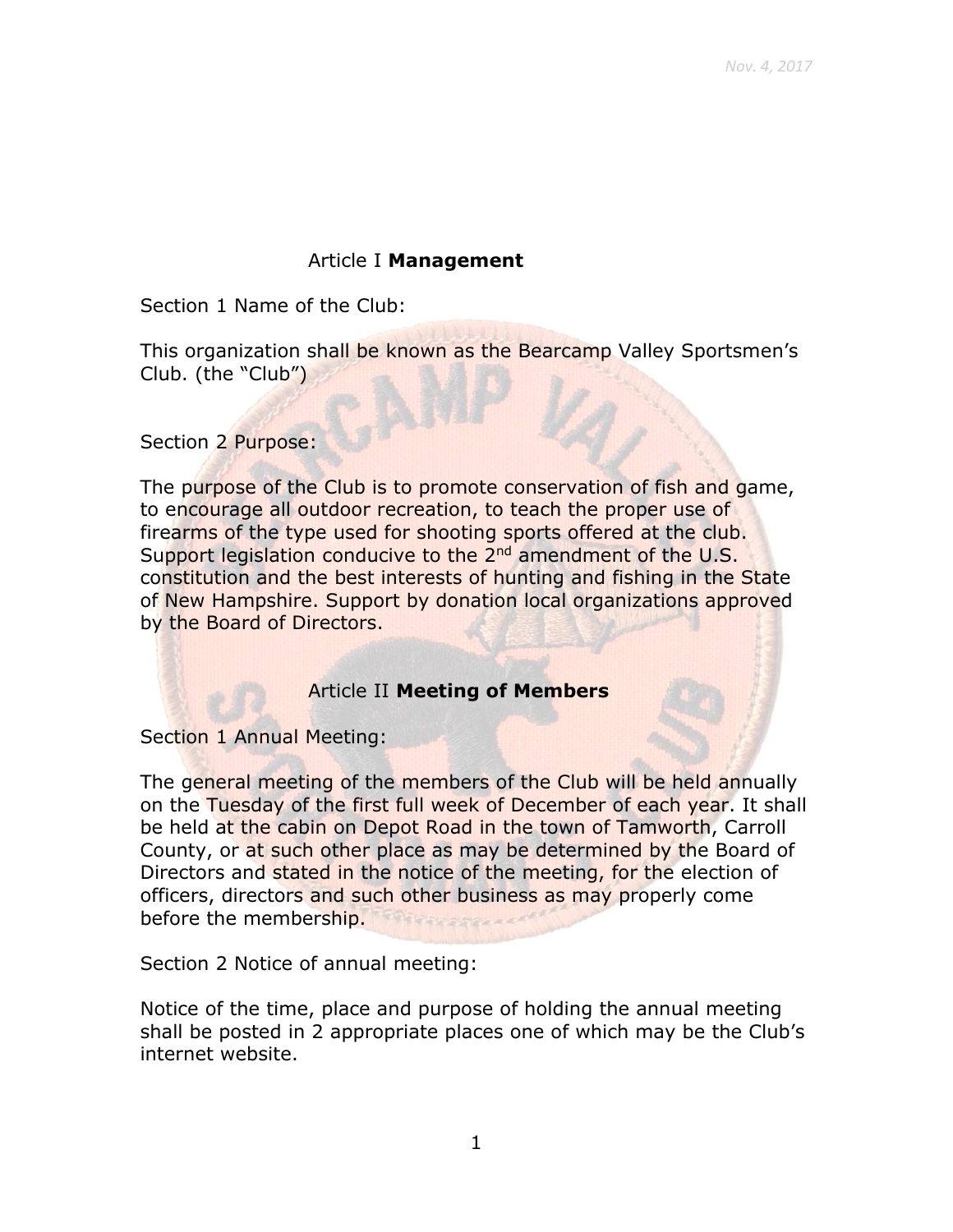Section 3 Tellers:

The President shall appoint as many tellers as necessary to open and receive all proxies, verify voting qualifications of voters.

Section 4 Special meetings:

Special meetings of the members other than those regulated by statute may be called at any time by the President or by the Board of Directors.

Section 5 Notice of Special meeting:

Notice of special meetings starting time, place and purpose thereof, shall be posted in 2 appropriate places one of which may be the Club's internet website.

Section 6 Business permitted at special meetings:

At special meetings of the members no business shall be transacted other than the matter or matters referred to in the notice.

Section 7 Quorum:

At all meetings of members two officers and one member in attendance shall constitute a quorum for the transaction of any business of the Club.

Section 8 Voting rights.

At the annual members meeting each member in good standing shall have one vote. Only board members have voting rights at a board meeting.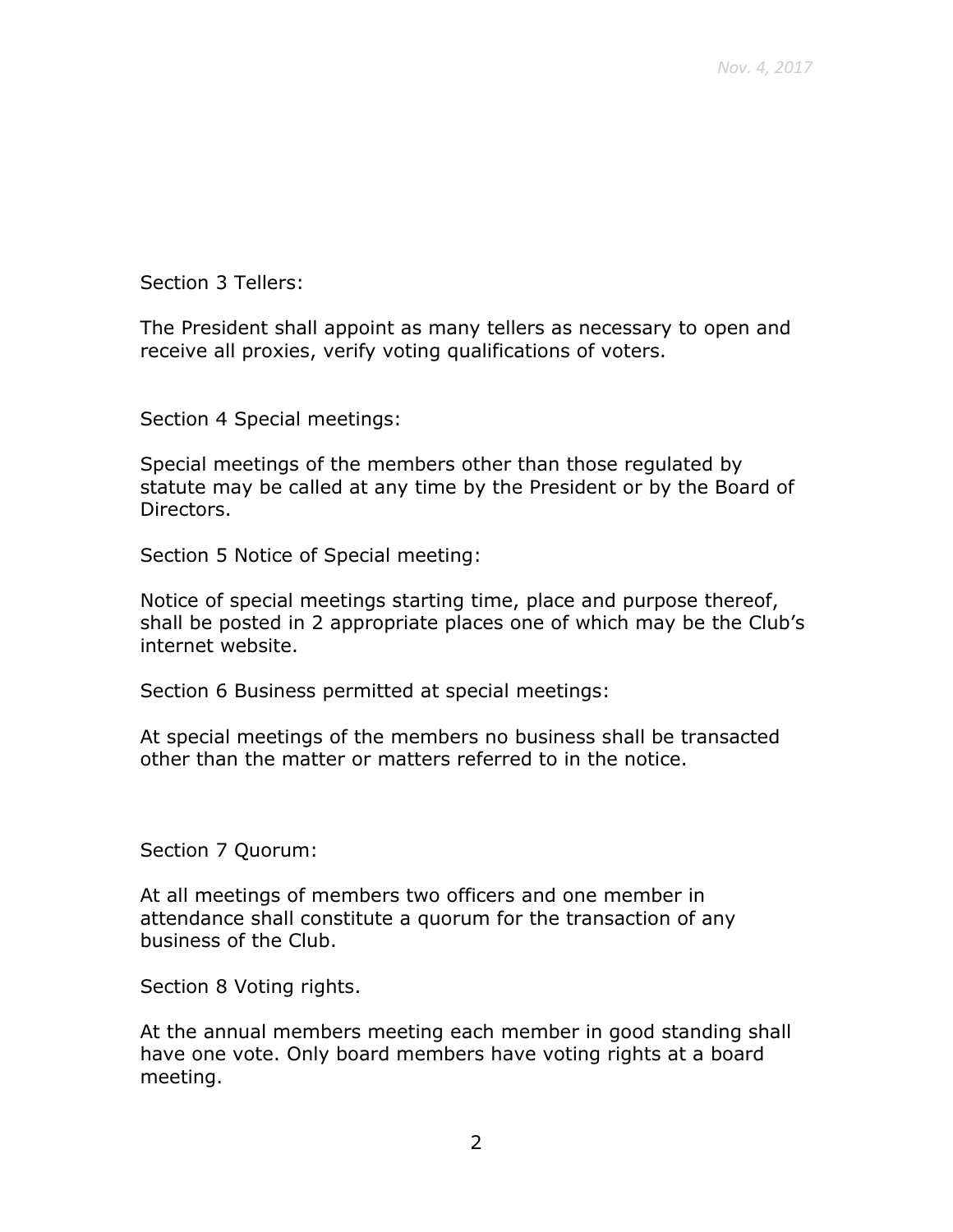# Article III **Directors**

Section 1. Number of Directors:

The number of directors of the Club shall be fixed by the members at each annual meeting. The board may be enlarged by the President as necessary.

Section 2. Eligibility as a Director.

Each Director must be a member of the Club in good standing.

Section 3. Plurality Vote.

At every election of directors, the persons receiving the greatest number of votes cast shall be directors for the ensuing year.

Section 4. Hold over Directors

If, for any reason, the annual meeting of the members shall not be held at the time prescribed in Article II, or if the election of directors shall not have been held, the Directors then in office shall hold over and continue in office until a new election is held.

Section 5.Vacancies.

When any vacancy occurs in the Board of Directors it shall be filled, without delay, by appointment by the President and then by nomination and election from the floor at any meeting, with the person or persons elected or appointed, serving until the next annual meeting. Any election to vacant office shall occur at the next regular meeting after the vacancy occurs.

Section 6. Powers of the Board of Directors

The Board of Directors shall have power and discretion to perform all functions in the management and conduct of the affairs of the Club to the fullest extent allowed or provided by law, without limitation or restriction except as and to the extent expressly provided in these Bylaws.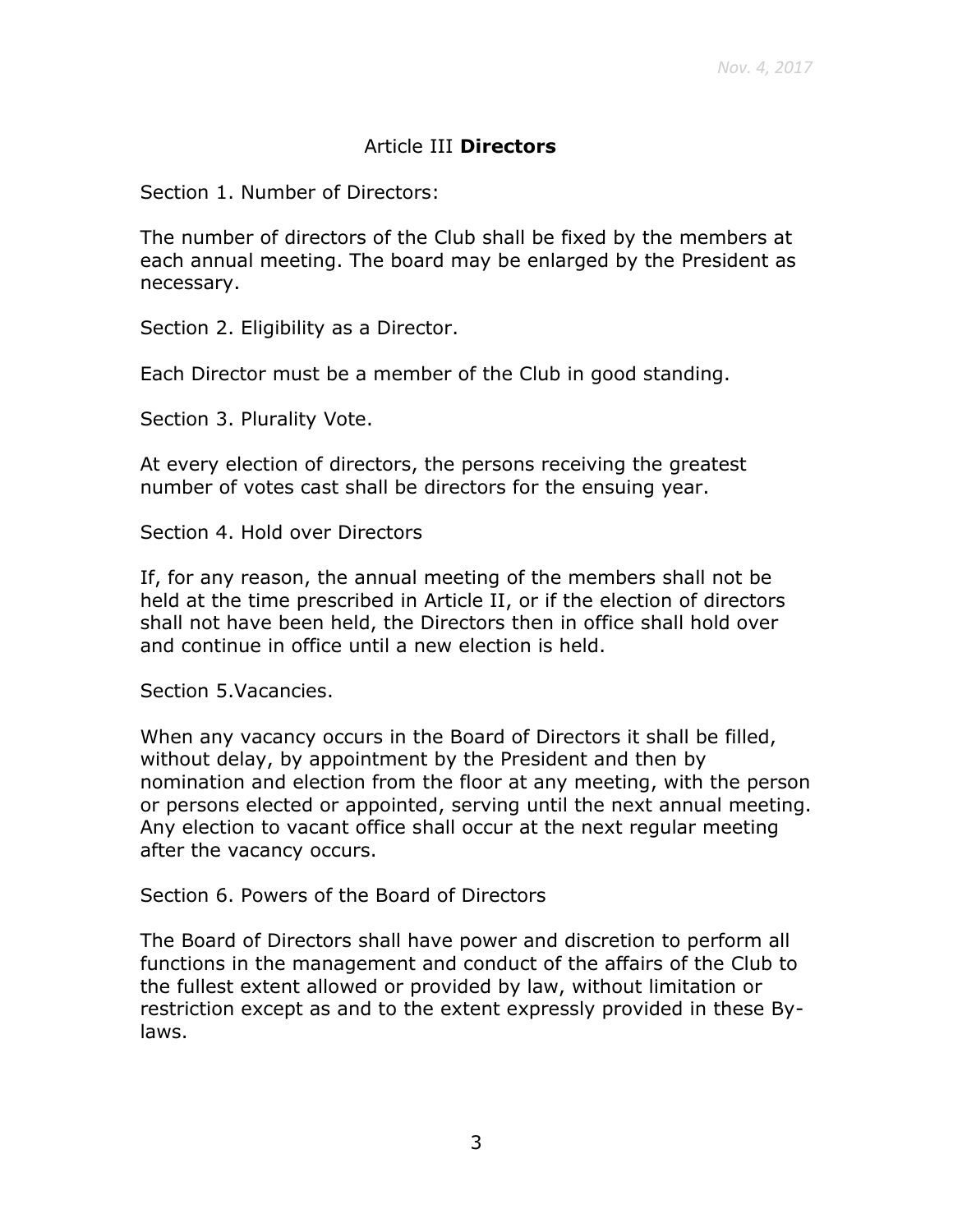Section 7. Enumeration of Specific Powers

The enumeration of specific powers in these By-Laws shall not be held to limit or restrict in any manner the general powers of the Board of Directors and to exercise of that power to all other Club matters not specifically mentioned.

Section 8. Reference to Members.

In matters in which the members of the Board of Directors are unable to agree, or in respect to which there is uncertainty as to authority, or doubt as to the appropriate action to be taken, or where in the special circumstances of a particular case it is deemed desirable to have the express authority, opinion or declaration of policy by the members, the Directors shall inform the members by posted notice on the club bulletin board and, if operational, the web site of a special meeting of the membership and present such matters fully for their consideration and determination.

#### Section 9. Indemnification of officers

To protect the club, it's officers or members of the Board of directors from damages resulting from any action or accident by a person or act of God a 'Release, waiver, indemnification, hold harmless, assumption of risk and covenant not to sue' form shall be completed by each member and their guest prior to utilizing the club's facilities.

#### Article IV **Meeting of the board**

Section 1. Regular Meetings

The regular meetings of the Board of Directors shall be held at such times and places as the Board may appoint, generally once a month.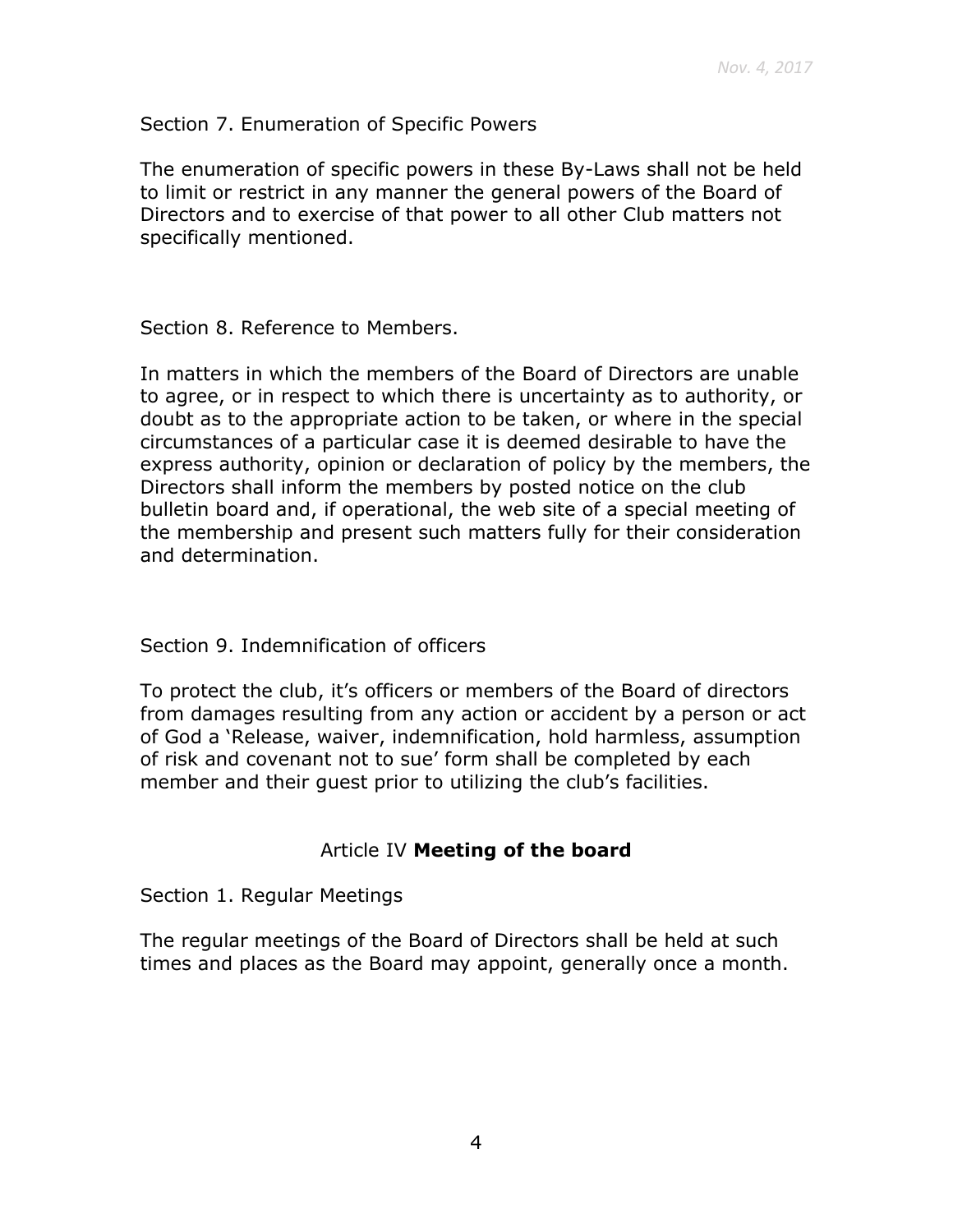Section 2. Special meetings

Special Meetings of the Board of Directors may be called by the President or Vice President or by request of the Board.

Section 3. Notice

Notice of meetings of the Board shall be given by phone, e-mail or other accepted means of communication with reasonable advance notice of the time appointed for such meeting. The notice shall specifying the time, place and purpose of the meeting.

Section 4. Place of Meeting

Meetings of the Board, whether special or regular, will generally be held at the cabin, on Depot Road in the town of Tamworth, Carroll County, or at such other place as determined, from time to time by the board.

Section 5. Quorum at a Board meeting

Two of the Elected Board officers and one member shall constitute a quorum for the transaction of business at any meeting of the Board.

#### Article V **Members**

Section 1. Qualification for Membership.

Only persons over the age of eighteen (18) years shall be eligible for election to membership.

Section 2. Election of Members.

Candidates for membership must; be proposed by a member in good standing, have a completed application, waiver and paid appropriate fees.

The completed application will be approved at the next meeting of the board.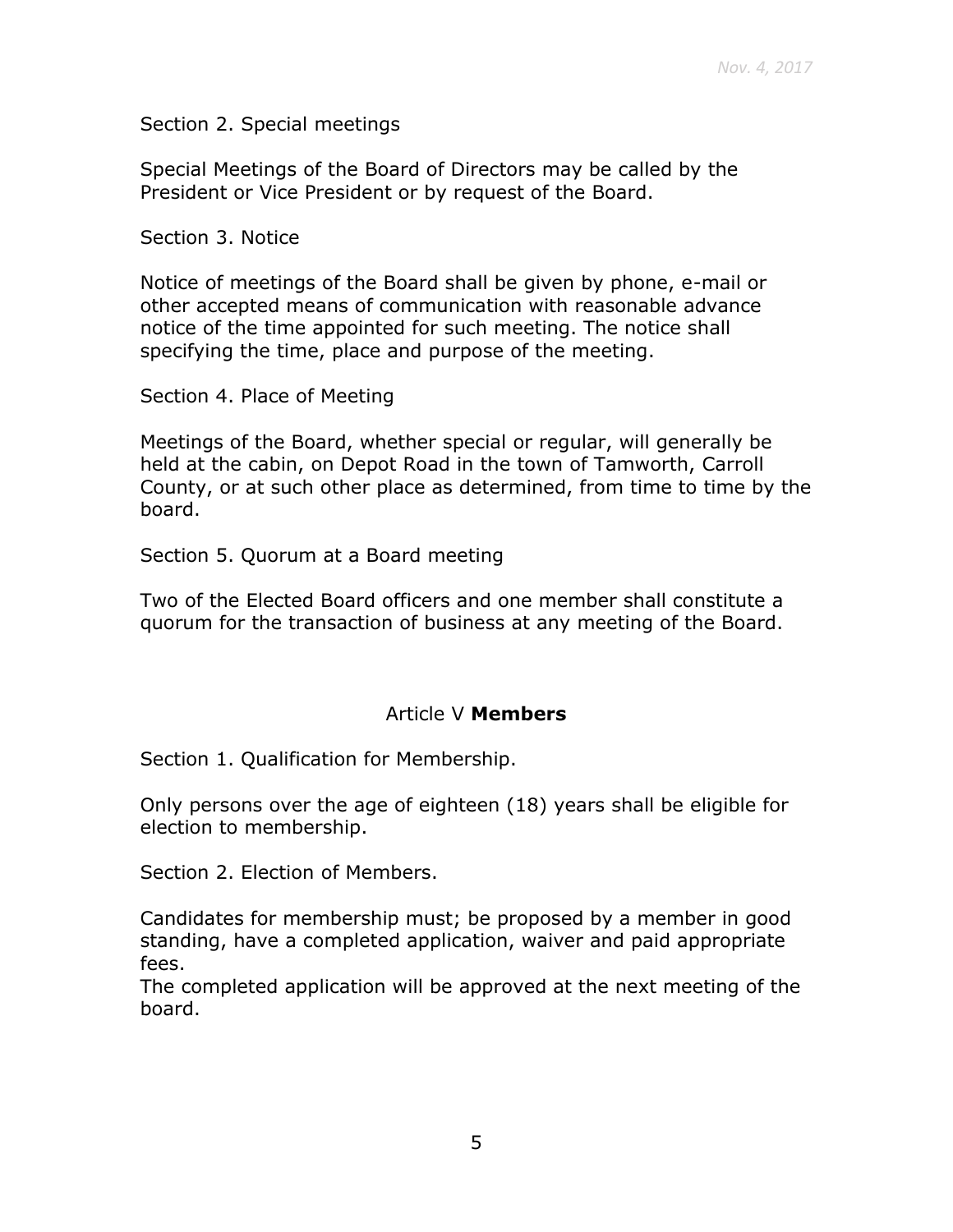Section 3. Fees and other requirements.

The Board may, from time to time, fix the amount of the initiation fee to be paid by a person upon their election to membership. No one shall exercise any privileges of a regular member until they have paid all fees and completed the waiver form.

Section 4. Disqualification of a Member.

Any person for cause and by majority vote of the Board may have their membership privileges suspended or terminated.

Section 5. Honorary Membership.

The Board may, for special and exceptional reasons, from time to time, designate a member as an honorary member. Any honorary member shall enjoy all the privileges of a regular member and shall have all the obligations of a regular member, except they shall not be liable for dues or any assessment imposed generally upon regular members.

Section 6. Termination of Membership

The Board, by majority vote, may terminate, for cause, the membership in the Club of any member provided the member shall have been advised of the charges made against them and of the identity of the member making those charges and shall have been afforded an opportunity to refute the charges. Membership may also be terminated for default in the payment of moneys due the Club by an affirmative vote of a majority of all the Directors. (see Art. VII, Section 4 )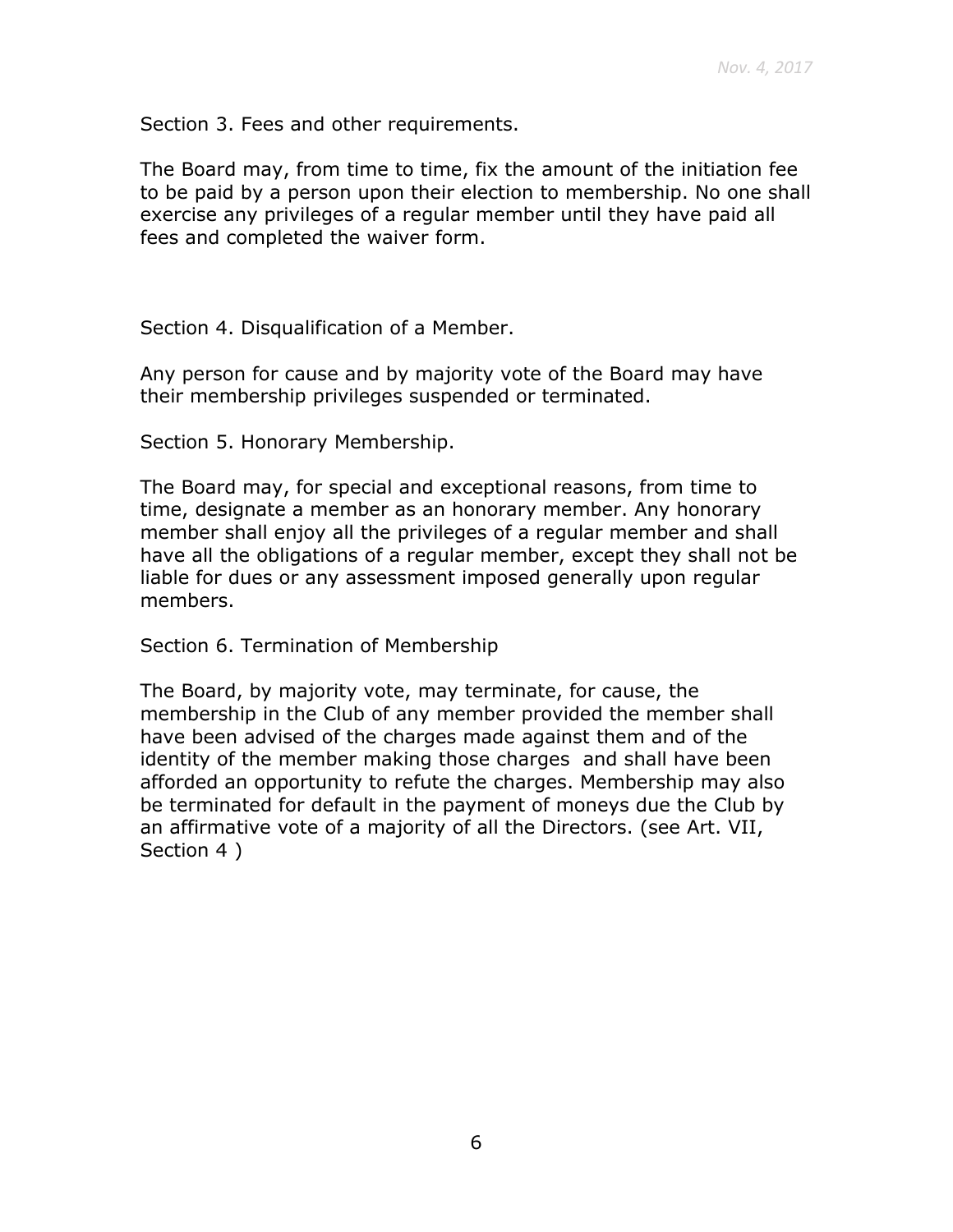## Article VI **Officers**

Section 1. Designation.

The Officers of the Club shall be President, Vice President, Secretary and Treasurer, each of whom shall be a member of the Board of Directors. The Board may appoint other officers from time to time, as necessary.

Section 2. Election.

The officers of the Club shall be elected annually by the Board of Directors at the first annual meeting of the Board. Such officers shall serve in office in their respective capacities until their successors are duly elected and qualified.

Section 3. Removal of Officers.

An officer elected by the Board may be removed at any time by a majority vote of all the Directors, at a regular meeting of the Board or a special meeting called for that purpose. No such removal may be made at any special meeting unless written notice is provided to all the Directors, which notice shall clearly state that such removal will be brought up for consideration at the meeting.

Section 4. The President.

The President shall preside at all meetings of the Board of Directors, be a voting member of the board and shall act as temporary chairman at and call to order all meetings of the members. He shall do and perform all acts pertaining to the office of the President, and be an exofficio member of all standing committees.

Section 5. The Vice President.

The Vice President shall, be a voting member of the board and in the event of absence, incapacity or removal of the President, do and perform all duties of the President and acting so have all the power of the President. The Vice President shall perform such other duties as may be assigned, from time to time, by the President or the Board.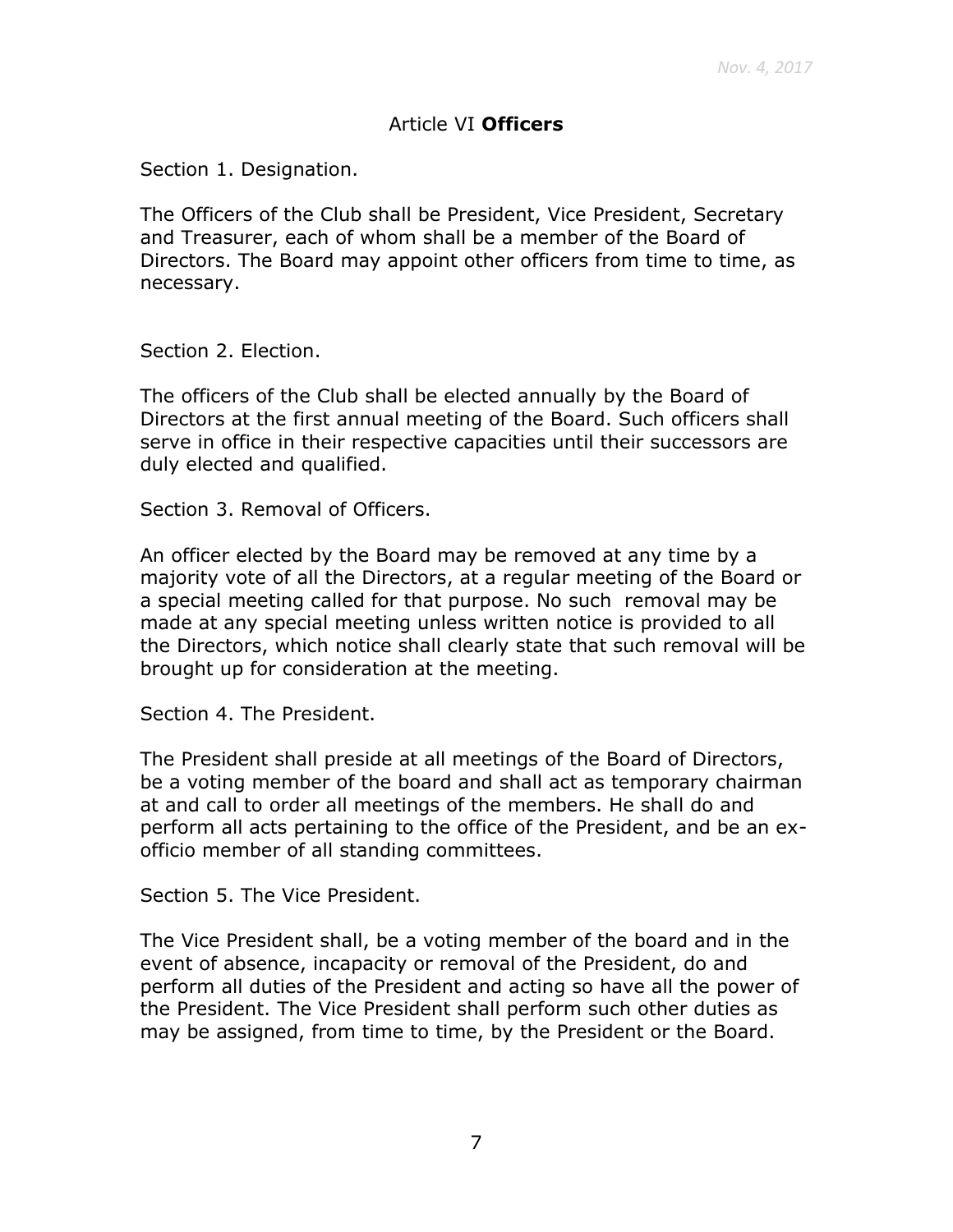Section 6. The Secretary.

The Secretary shall serve as a full voting member of the Board of Directors. The Secretary shall keep the minutes of the membership and Board meetings, see that notice is duly given in accordance with these By-laws, custodian of the seal and the records of the Club, keep a register of all members and perform other duties as may be assigned.

Section 7. Treasurer.

The Treasurer shall serve as a full voting member of the Board of Directors. The Treasurer shall collect all money and give receipt for same. Beyond routine expenditures for the day-to–day operation of the Club the Treasurer shall dispense funds only after the approval of the Board. The Treasurer shall, deposit all monies received into a Club known banking institution, submit a monthly activity reports and an annual report of the Club's fiscal condition to the Board.

#### Article VII **Management of Business**

Section 1. Employment.

The Board of Directors shall, subject to the limitations herein contained, handle the management and control the affairs and business of the Club, and may employ or discharge such attorneys, agents, managers and others as may be deemed advisable, and may fix the rate of compensation of same.

Section 2. Dues and Assessments.

The Board of Directors shall, from time to time, fix the amount of the dues to be paid annually by each regular member. Annual dues shall be payable upon presentation of the statement. In addition, the Board may, from time to time, impose an assessment upon each member. Assessments may be imposed to raise money for any purpose, including the covering of an operating deficit. Any assessment shall be payable upon presentation of the statement. A member shall not be permitted to substitute work-in-kind for monies due the Club.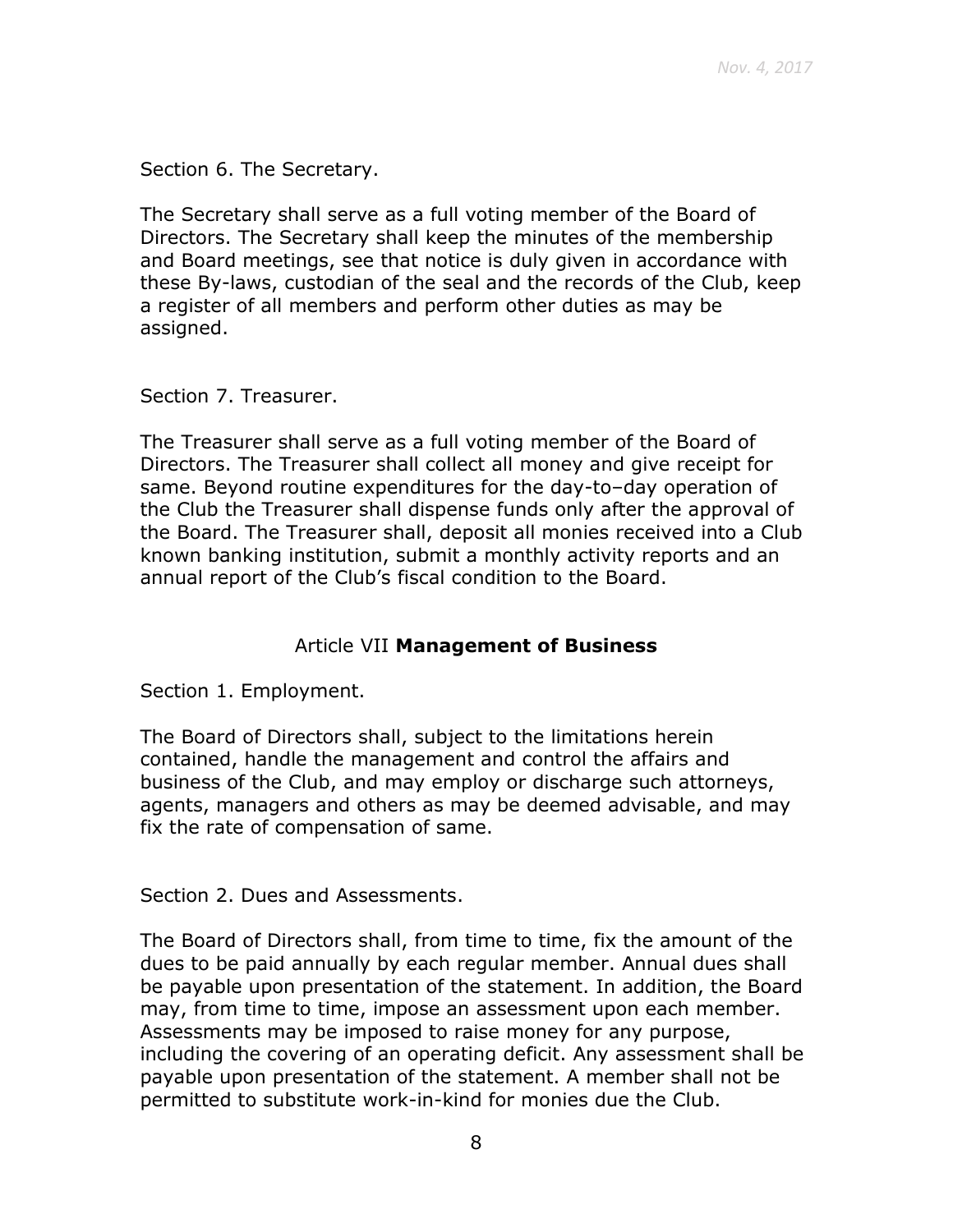Section 3. Bills, Notes

All bills, notes and other negotiable instruments of the Club shall be made in the name of the Club and shall be signed by the president or Vice President or Secretary or Treasurer. Checks may be signed by the President or Treasurer or Secretary. Access to any safe deposit box in the name of the Club shall by the President or Treasurer or Secretary.

Section 4. Incurring Debts.

No officer or agent of the Club shall, without approval of the Board of Directors, singly or together, contract or cause to be contracted, any debt or liability in the name of or on behalf of the Club.

Section 5. Default.

The Board of Directors may suspend the privileges of any member who shall be more than three months in default of payment of any monies due the Club. Such suspension shall automatically terminate upon payment in full by the member of all monies owing.

#### Article VIII **Management and Regulation**

Section 1 Use and Occupation

Each member in good standing shall have the right to use, in common with each other, all property owned by the Club.

Section 2. Use of property by Members

Each member shall obey and at all times comply with all rules and regulations which may now or hereafter be prescribed in the by-laws of the Club or in any regulation adopted by the Board of Directors pursuant to authority herein contained.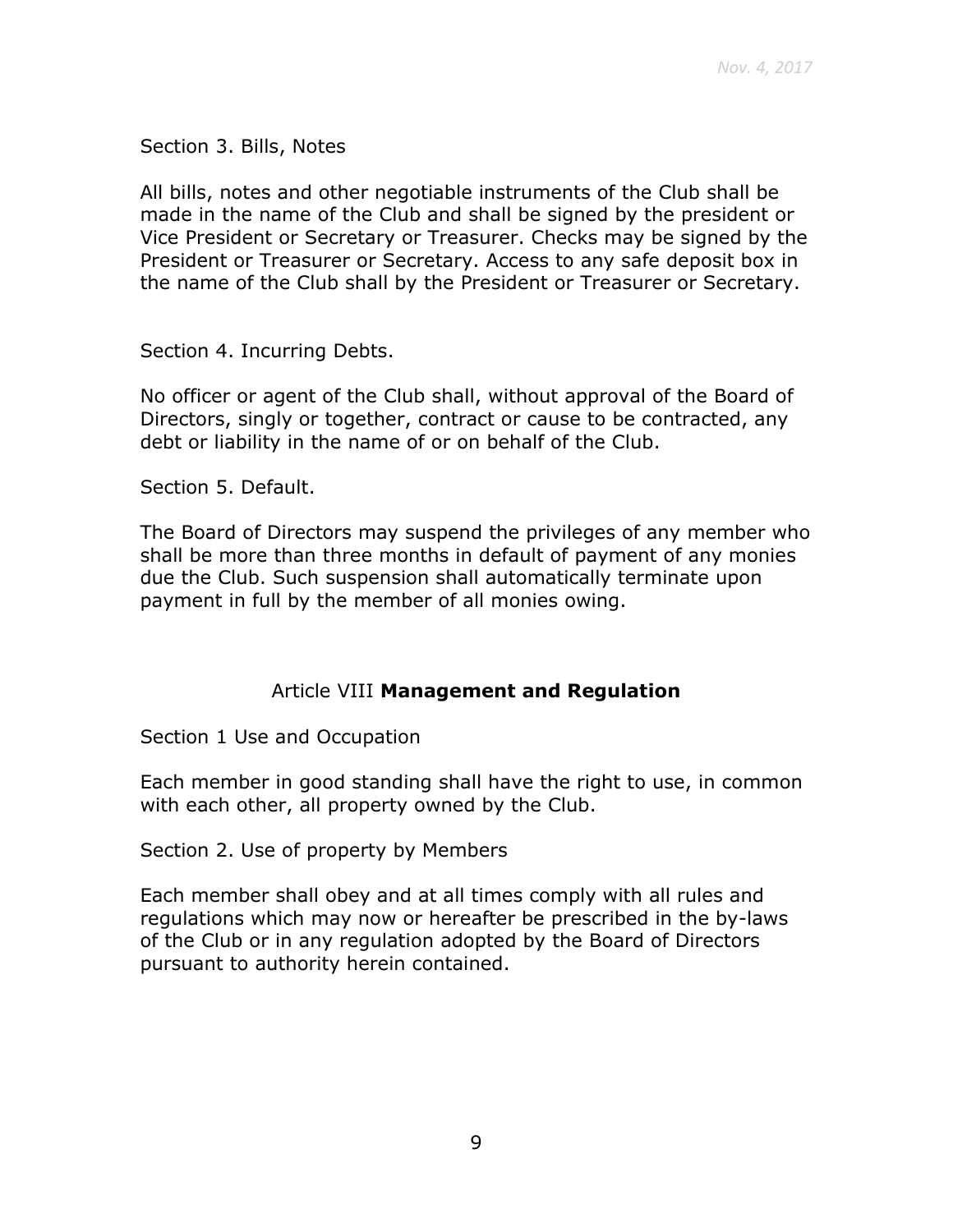Section 3. Rules, Regulations and Suspensions.

The Board of Directors shall have the authority to prescribe the rules for the admission of members and their guests to the Club property and to make rules for the conduct of the members and guests on said property. The Board shall likewise have the authority to suspend any member, his family and guests from the use and privileges of the Club property for violations of these By-laws or rules and regulations established by virtue thereof.

# Article IX **Committees**

Section 1. Appointment of Committees

The President, with the approval of the Board, shall have the power to appoint such committees as many, in his opinion, be desirable or necessary. All such committees shall serve at the pleasure of the Board and shall have and exercise such powers only as may be delegated to them in these By-laws or by the Board and shall be at all times subject to the direction and control of the Board.

#### Article X **Books and records**

Section 1. Books of Accounts and Records.

The Club shall keep full and correct books of accounts, minutes book, such other books or records as may be found necessary or desirable and all such books and records should be audited annually by two members appointed by the President. All current books shall with notice to the record keeper be made available at the annual meeting of the members of the Club.